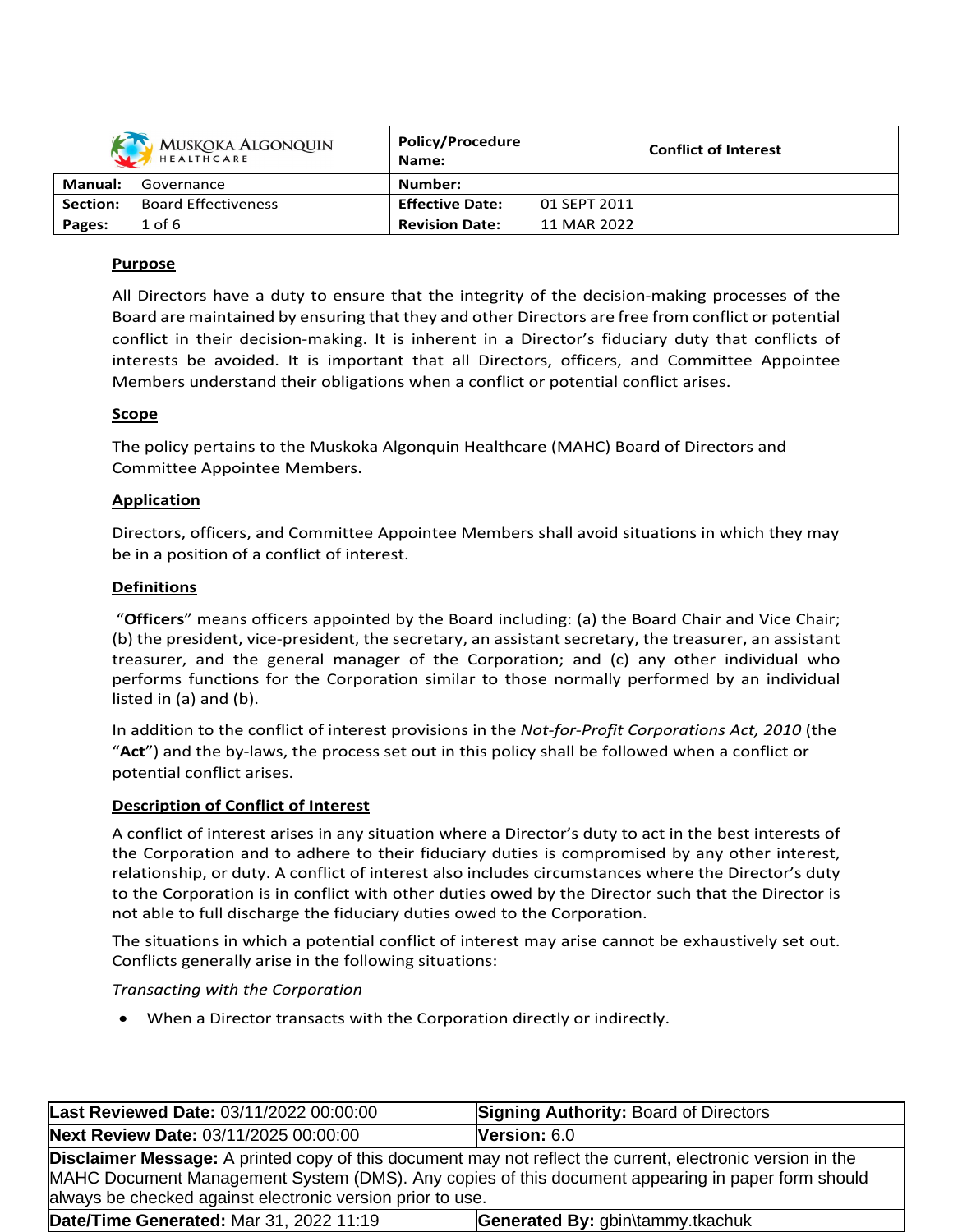

| MUSKOKA ALGONQUIN<br>HEALTHCARE |                            | Policy/Procedure<br>Name: | <b>Conflict of Interest</b> |
|---------------------------------|----------------------------|---------------------------|-----------------------------|
| Manual:                         | Governance                 | Number:                   |                             |
| <b>Section:</b>                 | <b>Board Effectiveness</b> | <b>Effective Date:</b>    | 01 SEPT 2011                |
| Pages:                          | $2$ of 6                   | <b>Revision Date:</b>     | 11 MAR 2022                 |

**Policy/Procedure**

 When a Director has a material direct or indirect interest in a contract or transaction or proposed material contract or transaction with the Corporation.

#### *Interest of a Relative*

 When the Corporation conducts business with suppliers of goods or services or any other party of which a relative or member of the Director's household is a principal, officer, or representative.

#### *Gifts*

 When a Director or a member of the Director's household or any other person or entity designated by the Director, accepts gifts, payments, services or anything else of more than a token or nominal value from a party with whom the Corporation may transact business (including a supplier of goods or services) for the purposes of (or that may be perceived to be for the purposes of) influencing an act or decision of the Board.

## *Acting for an Improper Purpose*

 When a Director exercises their powers motivated by self-interest or other improper purposes. Directors must act solely in the best interest of the Corporation. Directors who are nominees of a particular group must act in the best interest of the Corporation even if this conflicts with the interests of the nominating party.

## *Appropriation of Corporate Opportunity*

 When a Director diverts to their own use, an opportunity or advantage that belongs to the Corporation.

## *Duty to Disclose Information*

 When a Director fails to disclose information that is relevant to a vital aspect of the Corporation's affairs.

## *Serving on Other Corporations*

 A Director may be in a position where there is a conflict of "duty and duty". This may arise where the Director serves as a Director of two corporations that are competing or transacting with one another. It may also arise where a Director has an association or relationship with another entity. For example, if two corporations are both seeking to take advantage of the same opportunity, a Director may be in possession of confidential information received in one boardroom or related to the matter that is of importance to a decision being made in the other boardroom. The Director cannot discharge the duty to maintain such information in confidence while at the same time discharging the duty to make disclosure. The Director cannot act to advance any interests, must abstain from the discussions, and must avoid influencing the outcome of any decisions.

| Last Reviewed Date: 03/11/2022 00:00:00                                                                                                                                                                                                                                              | <b>Signing Authority: Board of Directors</b> |  |
|--------------------------------------------------------------------------------------------------------------------------------------------------------------------------------------------------------------------------------------------------------------------------------------|----------------------------------------------|--|
| Next Review Date: 03/11/2025 00:00:00                                                                                                                                                                                                                                                | Version: $6.0$                               |  |
| <b>Disclaimer Message:</b> A printed copy of this document may not reflect the current, electronic version in the<br>MAHC Document Management System (DMS). Any copies of this document appearing in paper form should<br>always be checked against electronic version prior to use. |                                              |  |
| Date/Time Generated: Mar 31, 2022 11:19<br>Generated By: gbin\tammy.tkachuk                                                                                                                                                                                                          |                                              |  |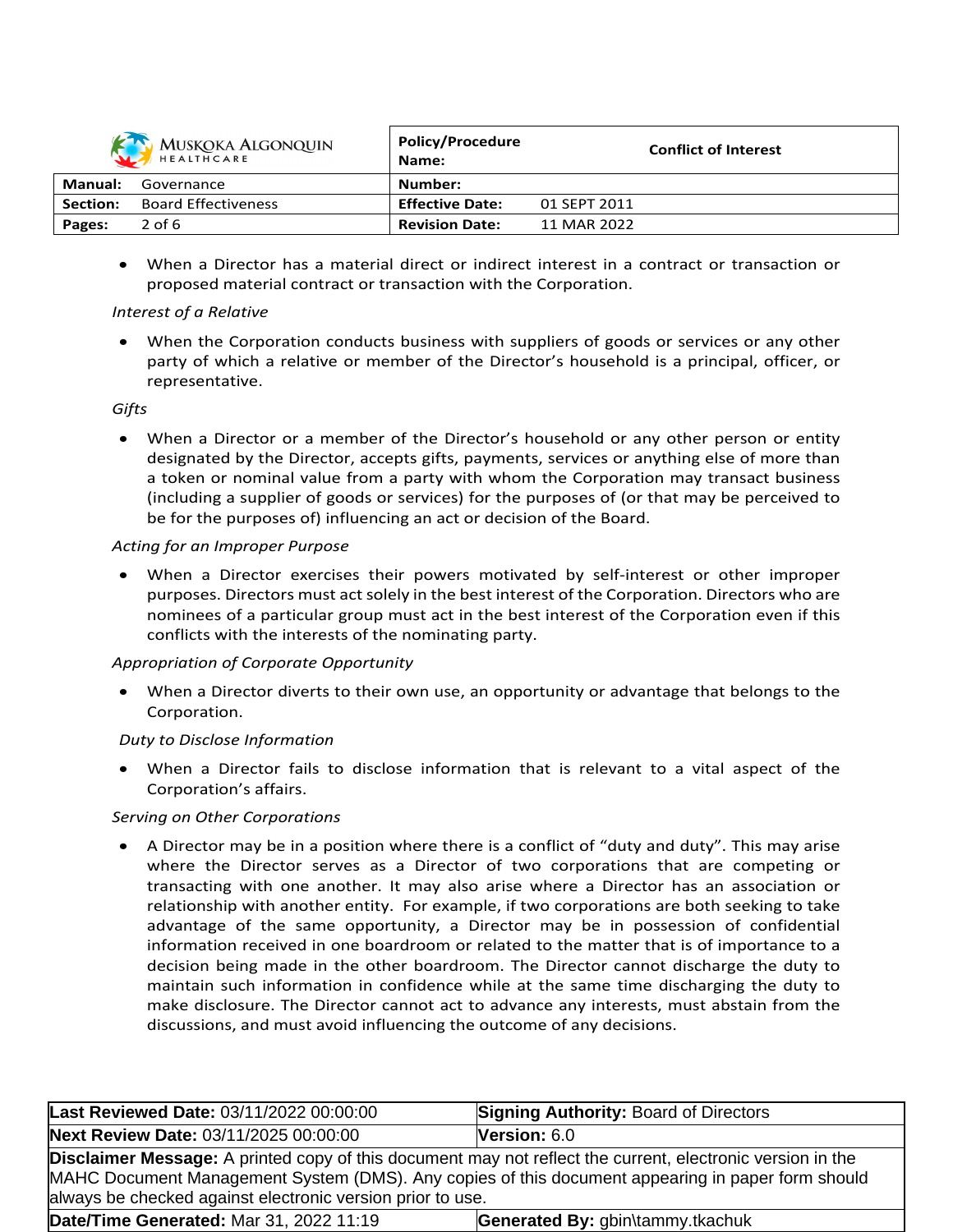| <b>MUSKOKA ALGONQUIN</b><br>HEALTHCARE |                            | <b>Policy/Procedure</b><br>Name: | <b>Conflict of Interest</b> |
|----------------------------------------|----------------------------|----------------------------------|-----------------------------|
| Manual:                                | Governance                 | Number:                          |                             |
| Section:                               | <b>Board Effectiveness</b> | <b>Effective Date:</b>           | 01 SEPT 2011                |
| Pages:                                 | 3 of 6                     | <b>Revision Date:</b>            | 11 MAR 2022                 |

#### **Process for Resolutions of Conflicts and Addressing Breaches of Duty**

#### *Disclosure of Conflicts*

A Director or officer, who is in a position of conflict or potential conflict, shall immediately disclose such conflict to the Board by notification to the Board Chair or Vice Chair. Where the Chair has a conflict, notice shall be given to the Vice Chair. A Committee Appointee Member, who is in a position of conflict of potential conflict, shall immediately disclose such conflict to the Board by notification to the Committee chair. The disclosure shall be sufficient to disclose the nature and extent of the interest. Disclosure shall be made at the earliest possible time and, where possible, prior to any discussion and vote on the matter.

- The disclosure must be made, at a minimum, in the case of a Director:
	- $\circ$  at the meeting where a matter in which the Director has a conflict is first considered;
	- $\circ$  if the Director was not then interested in a matter, at the first meeting after the Director becomes so interested;
	- $\circ$  if the Director becomes interested after a matter has approved, at the first meeting after the Director becomes so interested; or
	- $\circ$  if an individual who has a conflict in a matter later becomes a Director, at the first meeting after the individual becomes a Director.
- The disclosure must be made, at a minimum, in the case of an officer:
	- $\circ$  forthwith after the officer becomes aware that a matter in which the officer has a conflict is to be considered or has been considered by the Board;
	- $\circ$  if the officer becomes interested after a matter has been approved by the Board, forthwith after the officer becomes so interested; or
	- $\circ$  if an individual who has a conflict in a matter later becomes an officer, forthwith after the individual becomes an officer.
- The disclosure must be made, at a minimum, in the case of a Committee Appointee member:
	- o at the Committee meeting where a matter in which the Committee Appointee Member has a conflict is first considered;
	- $\circ$  if the Committee Appointee Member was not then interested in a matter, at the first meeting after the Committee Appointee Member becomes so interested;

| Last Reviewed Date: 03/11/2022 00:00:00                                                                                                                                                                                                                                              | <b>Signing Authority: Board of Directors</b> |
|--------------------------------------------------------------------------------------------------------------------------------------------------------------------------------------------------------------------------------------------------------------------------------------|----------------------------------------------|
| Next Review Date: 03/11/2025 00:00:00                                                                                                                                                                                                                                                | <b>Version:</b> $6.0$                        |
| <b>Disclaimer Message:</b> A printed copy of this document may not reflect the current, electronic version in the<br>MAHC Document Management System (DMS). Any copies of this document appearing in paper form should<br>always be checked against electronic version prior to use. |                                              |
| Date/Time Generated: Mar 31, 2022 11:19                                                                                                                                                                                                                                              | Generated By: gbin\tammy.tkachuk             |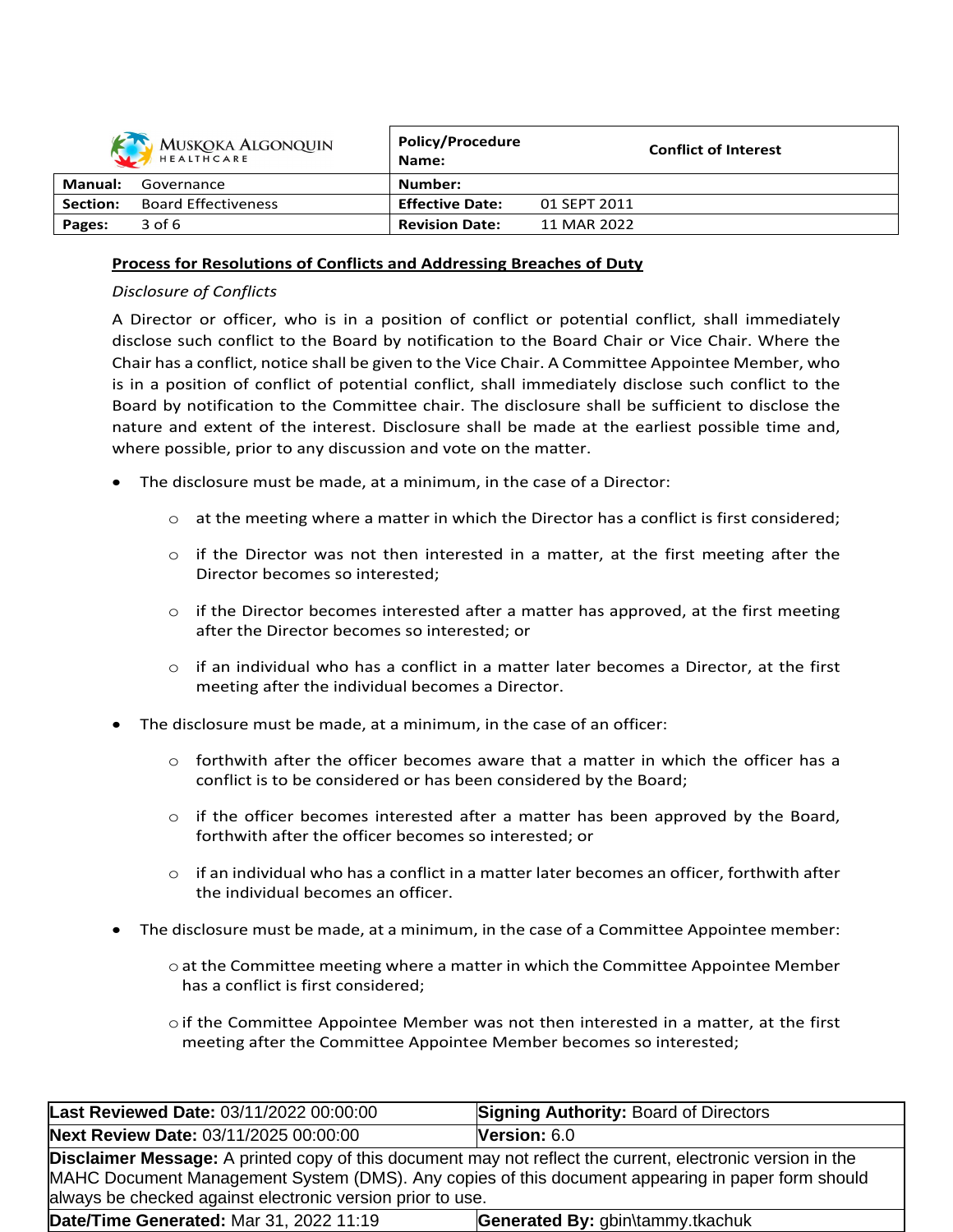

| MUSKOKA ALGONQUIN<br>HEALTHCARE |                            | <b>POIICY/Procedure</b><br>Name: | <b>Conflict of Interest</b> |
|---------------------------------|----------------------------|----------------------------------|-----------------------------|
| Manual:                         | Governance                 | Number:                          |                             |
| Section:                        | <b>Board Effectiveness</b> | <b>Effective Date:</b>           | 01 SEPT 2011                |
| Pages:                          | 4 of 6                     | <b>Revision Date:</b>            | 11 MAR 2022                 |

**Policy/Procedure**

- oif the Committee Appointee Member becomes interested after a matter has been approved, at the first Committee meeting after the Committee Appointee Member becomes so interested;
- $\circ$  if an individual who has a conflict in a matter later becomes a Committee Appointee Member, at the first meeting after the individual becomes a Committee Appointee Member.
- If a Director or officer has a conflict of interest in a matter that, in the ordinary course of the Corporation's business, would not require approval of the Board or Members, the Director or officer shall disclose the conflict of interest to the Board Chair or Vice Chair, or request to have entered in the minutes of Board meetings, the nature and extent of their interest forthwith after the Director or officer becomes aware of the matter

## **Continuing Disclosure**

A Director, officer, or Committee Appointee Member may provide a general notice to the Board disclosing their relationships and interests in entities or persons that give rise to conflicts.

#### **Leave Meeting and Do Not Vote**

A Director, officer, or Committee Appointee Member who has declared a conflict shall not attend any part of a meeting during which the matter in which they have a conflict is discussed, and shall not vote on any resolution to approve the matter.

Exceptions are made if the matter relates to a contract or transaction:

- (a) primarily related to their remuneration as a Director of the Corporation or an affiliate of the Corporation;
- (b) for indemnity or insurance under section 46 of the Act; or
- (c) with an affiliate of the Corporation.

#### **Referral**

A Director may be referred to the process outlined below where any Director believes that they or another Director:

- (a) has breached their duties to the Corporation;
- (b) is in a position where there is a potential breach of duty to the Corporation;
- (c) is in a situation of actual or potential conflict of interest; or

| Last Reviewed Date: 03/11/2022 00:00:00                                                                                                                                                                                                                                              | <b>Signing Authority: Board of Directors</b> |  |
|--------------------------------------------------------------------------------------------------------------------------------------------------------------------------------------------------------------------------------------------------------------------------------------|----------------------------------------------|--|
| Next Review Date: 03/11/2025 00:00:00                                                                                                                                                                                                                                                | Version: $6.0$                               |  |
| <b>Disclaimer Message:</b> A printed copy of this document may not reflect the current, electronic version in the<br>MAHC Document Management System (DMS). Any copies of this document appearing in paper form should<br>always be checked against electronic version prior to use. |                                              |  |
| Date/Time Generated: Mar 31, 2022 11:19<br>Generated By: gbin\tammy.tkachuk                                                                                                                                                                                                          |                                              |  |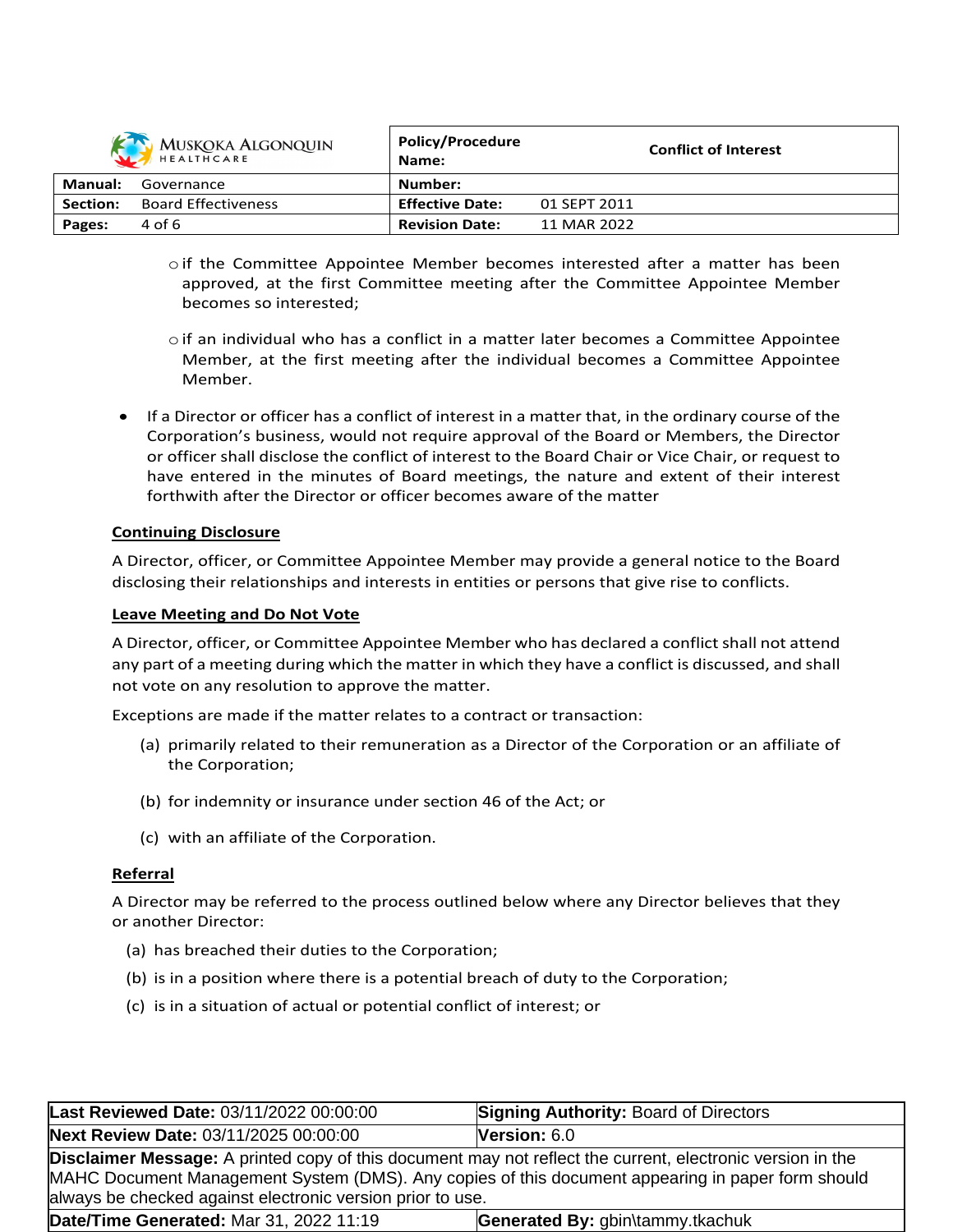

| MUSKOKA ALGONQUIN<br>HEALTHCARE |                            | <b>POIICY/Procedure</b><br>Name: | <b>Conflict of Interest</b> |
|---------------------------------|----------------------------|----------------------------------|-----------------------------|
| Manual:                         | Governance                 | Number:                          |                             |
| <b>Section:</b>                 | <b>Board Effectiveness</b> | <b>Effective Date:</b>           | 01 SEPT 2011                |
| Pages:                          | 5 of $6$                   | <b>Revision Date:</b>            | 11 MAR 2022                 |

**Policy/Procedure**

(d) has behaved or is likely to behave in a manner that is not consistent with the highest standards of trust and integrity and such behavior may have an adverse impact on the Corporation.

#### **Process for Resolution**

- (a) The matter will be referred to the Chair or where the issue may involve the Chair, to the Vice Chair, with notice to the President and Chief Executive Officer.
- (b) The Chair (or the Vice Chair, as the case may be) may either:
	- (i) attempt to resolve the matter informally; or
	- (ii) refer the matter either to the Performance Management Committee or to a special committee of the Board established by the Chair (or Vice Chair, asthe case may be) which shall report to the Board.
- (c) If the Chair or Vice Chair elects to attempt to resolve the matter informally and the matter cannot be resolved to the satisfaction of the Chair (or Vice Chair as the case may be), the Director referring the matter and the Director involved, then the Chair or Vice Chair shall refer the matter to the process in (b) (ii) above.
- (d) A decision of the Board by majority resolution shall be determinative of the matter.

It is recognized that if a conflict, or other matter referred cannot be resolved to the satisfaction of the Board (by simple majority resolution) or if a breach of duty has occurred, a Director may be asked to resign or may be subject to removal pursuant to the Act and the by-laws.

## **Perceived Conflicts**

It is acknowledged that not all conflicts or potential conflicts may be satisfactorily resolved by strict compliance with the Corporate By-law. There may be cases where the perception of a conflict of interest or breach of duty (even where no conflict exists or breach has occurred) may be harmful to the Corporation notwithstanding that there has been compliance with the Corporate By-law. In such circumstances, the processset out in this policy for addressing conflicts and breaches of duty shall be followed.

#### **Cross Reference**

MAHC Corporate By-Law

#### **Relevant Legislation**

*Not-for-Profit Corporations Act, 2010*

**Notes**

| Last Reviewed Date: 03/11/2022 00:00:00                                                                                                                                                                                                                                       | <b>Signing Authority: Board of Directors</b> |  |
|-------------------------------------------------------------------------------------------------------------------------------------------------------------------------------------------------------------------------------------------------------------------------------|----------------------------------------------|--|
| Next Review Date: 03/11/2025 00:00:00                                                                                                                                                                                                                                         | <b>Version:</b> $6.0$                        |  |
| Disclaimer Message: A printed copy of this document may not reflect the current, electronic version in the<br>MAHC Document Management System (DMS). Any copies of this document appearing in paper form should<br>always be checked against electronic version prior to use. |                                              |  |
| Date/Time Generated: Mar 31, 2022 11:19<br>Generated By: gbin\tammy.tkachuk                                                                                                                                                                                                   |                                              |  |